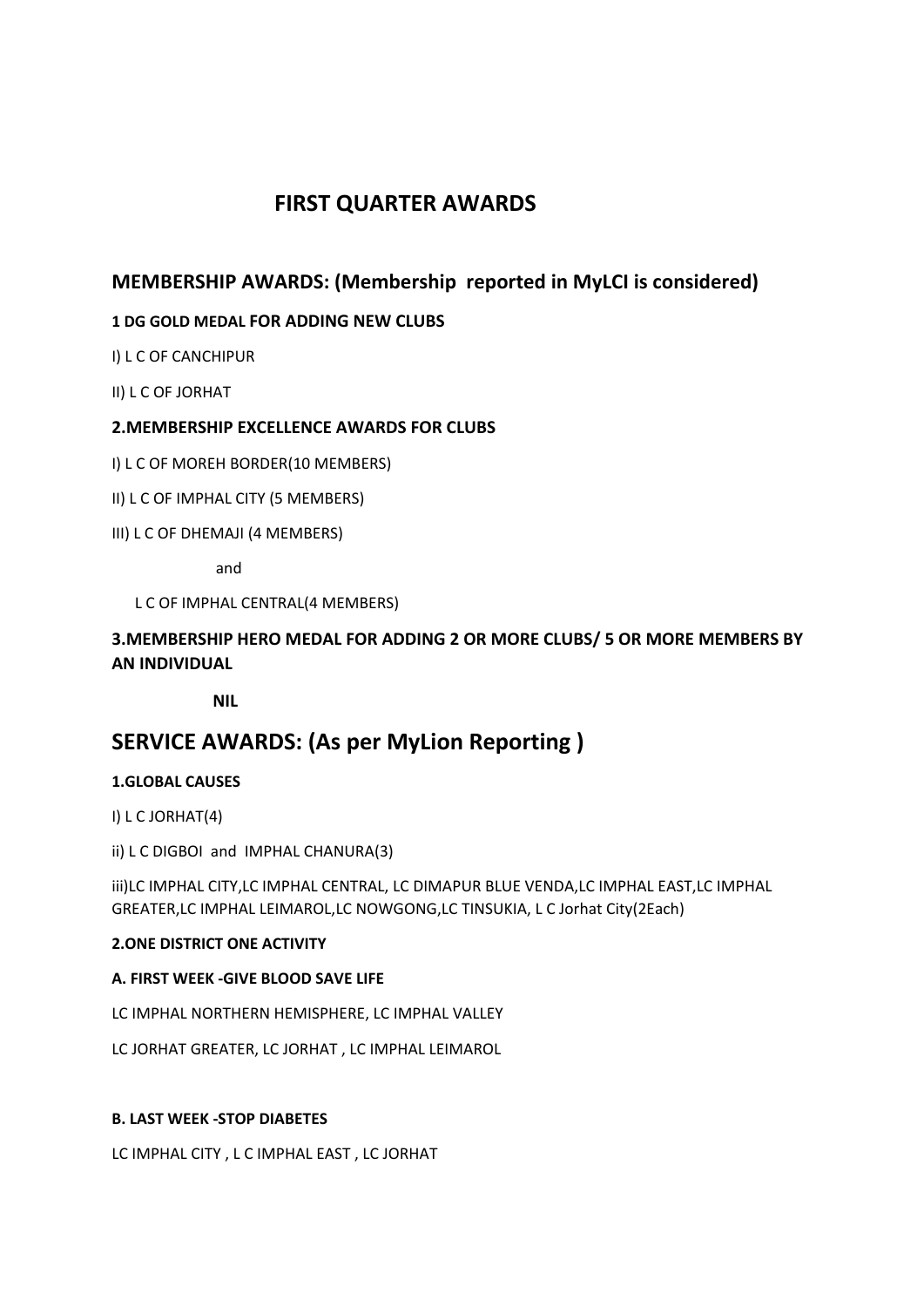### **3.DG GOLD MEDAL FOR BEST INNOVATIVE SERVICE ACTIVITIES**

LC JORHAT CITY and LC DIMAPUR BLUE VENDA

### 4. **OTHER DISTRICT ACTIVITIES**

i) LC IMPHAL LEIMAROL (Village adoption)

ii) LC JORHAT (Diabetes)

iii) LC JORHAT CITY (Animal welfare) and LC JORHAT CITY QUEEN (Animal welfare and Fire Disaster)

iv) LC Jorhat Greater, LC Jonai, LC Dhemaji,LC Lakhimpur,LC Lakhimpur Prerana,LC Digboi,LC Tinsukia and LC Tinsukia City of Joy (Flood Disaster)

### **5.APPRECIATION TO REPORTING LIONS CLUBS OF THE FIRST QUARTER:**

1)CANCHIPUR 2)DIBRUGARH 3)DIGBOI 4) DIMAPUR5) DIMAPUR BLUE VENDA 6)DIPHU 7) DIMAPUR JAPFU 8)IMPHAL 9)IMPHAL CITY UNITED 10)IMPHAL EAST 11)IMPHAL EXCELLENCE 12)IMPHAL GALAXY 13)IMPHAL GLOBAL 14)IMPHAL GREATER 15)IMPHAL LEIMORAL 16) IMPHAL CENTRAL17)IMPHAL CENTURION 18)IMPHAL CHANURA 19)IMPHAL CITY 20)IMPHAL NORTHERN HEMISPHERE 21)IMPHAL SOUTH EAST 22)JONAI 23)JORHAT 24)JORHAT CITY 25)JORHAT CITY QUEEN 26)JORHAT CITY YOUTH 27)JORHAT GREATER 28)LAKHIMPUR 29)LAKHIMPUR PRERANA 30)LEDO VALLEY 31)MAKUM 32)MORAN 33)MOIRANG 34)NAGOAN GREATER 35)NAMBOL 36)NINGTHOUKHONG 37)NOWGONG38)SIBSAGAR 39)TEZPUR GREATER 40)TINSUKIA 41)TINSUKIA CITY OF JOY

# **LEADERSHIP:**

### **1.APPRICIATION TO CLUBS HAVING 5 MEMBERS COMPLETING 3 NOS OF LLC COURSES**

 **NIL**

**2. APPRECIATION TO INDIVIDUALS HAVING DONE LLC COURSES**

*NIL* NIL

### **3.APPRECIATION TO CLUBS IMPLEMENTING CQI/NEW MEMBER ORIENTATION**

**I) L C OF DIGBOI** 

## **DUES:**

**D G GOLD MEDAL FOR CLUBS CLEARED BOTH DISTRICT AND INTERNATIONAL DUES FOR THE YEAR**

1.LC DIBRUGARH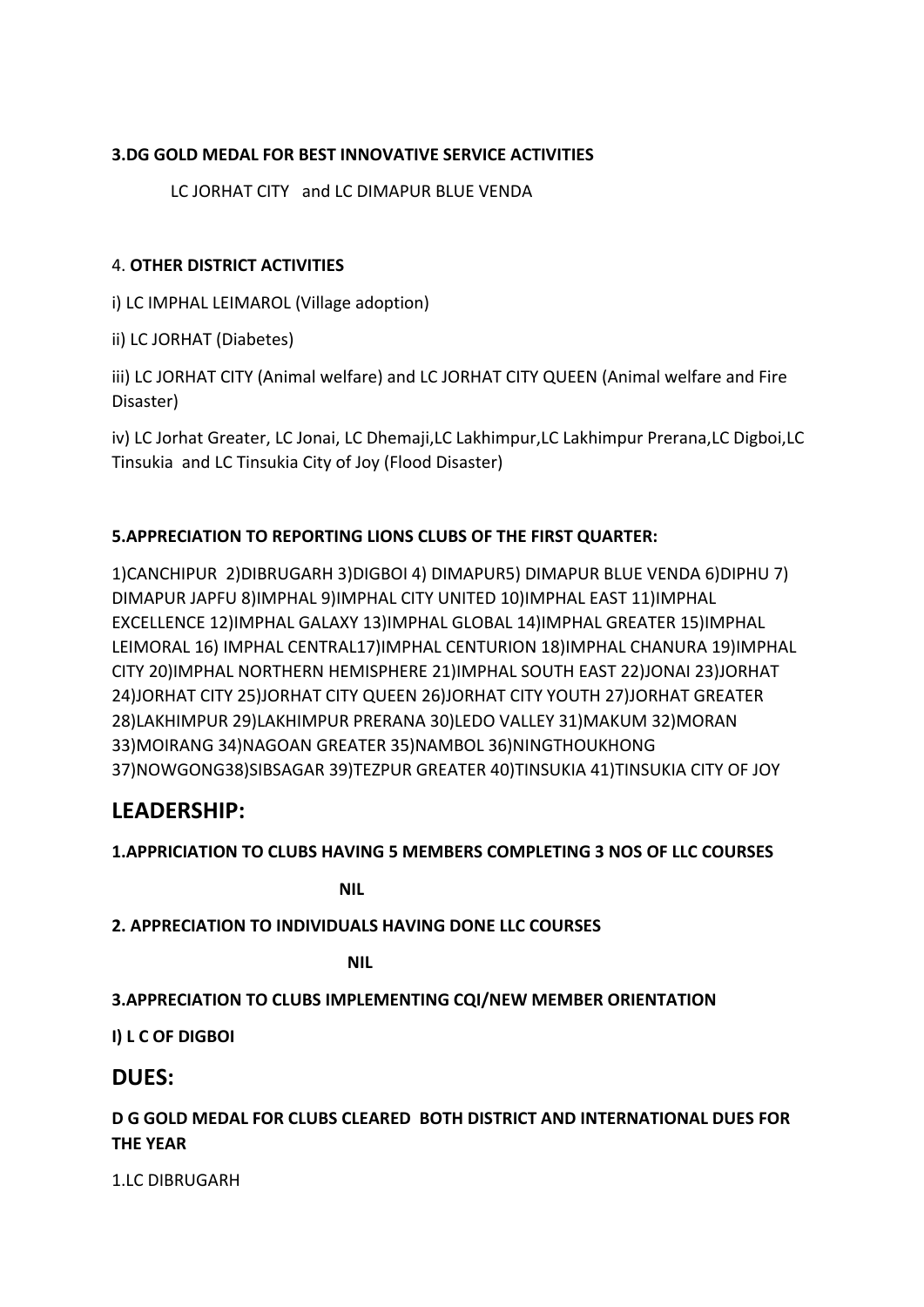2.LC DIMAPUR BLUE VENDA

3.LC IMPHAL

4.IMPHAL CENTRAL

5.IMPHAL CHANURA

6.IMPHAL CITY

7.IMPHAL GREATER

8 .JORHAT GREATER

9.MORAN

10.SARUPATHAR

11.TINSUKIA CITY OF JOY

# **SUPPORT:**

#### **1.HIGHEST DFF CONTRIBUTION**

i) FIRST HIGHEST --LC LEDO VALLEY

ii)SECOND HIGHEST ---LC IMPHAL CENTRAL

iii)THIRD HIGHEST --- LC JORHAT GREATER

## **2.HIGHEST LCIF CONTRIBUTION**

i) FIRST HIGHEST---LC JORHAT GREATER

ii)SECOND HIGHEST --LC JORHAT

iii)THIRD HIGHEST-- LC DIMAPUR BLUE VENDA

## **BEST PRESIDENT OF THE QUARTER**

LION SANATOMBA SINGH LC CANCHIPUR

LIOIN NEETA AGARWAL LC DIMAPUR BLUE VENDA

# **DG APPRECIATION MEDAL FOR BEST DISTRICT CHAIRPERSON**

LIONSANATOMBI LOUREMBAM

(VILLAGE ADOPTION AND UPLIFTMENT)

### **BEST ZONE CHAIRPERSONS FOR THE FIRST QUARTER**